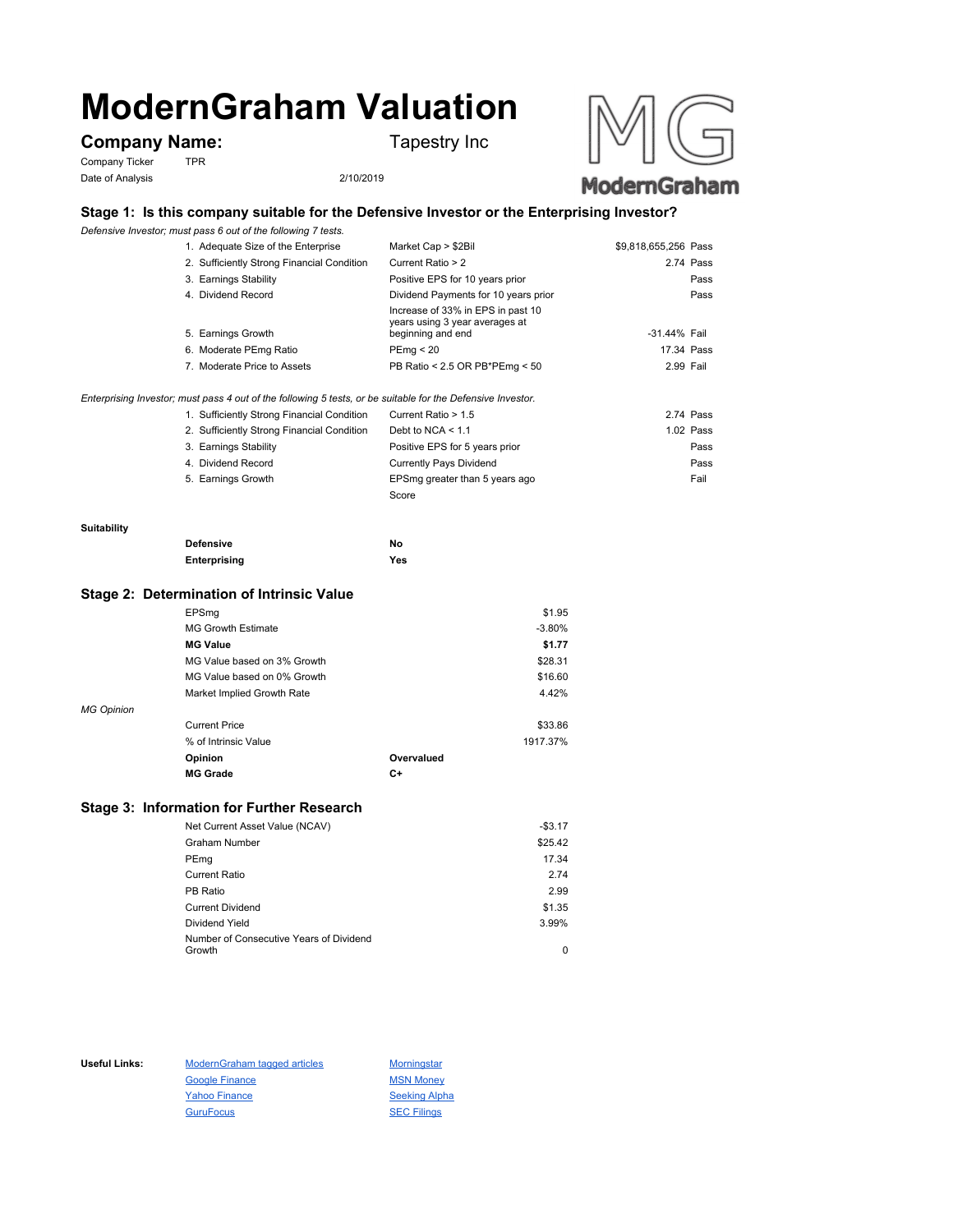| <b>EPS History</b> |        | <b>EPSmg History</b>                 |                 |
|--------------------|--------|--------------------------------------|-----------------|
| Next Fiscal Year   |        |                                      |                 |
| Estimate           |        | \$2.55 Next Fiscal Year Estimate     | \$1.95          |
| Jun2018            | \$1.38 | Jun2018                              | \$1.73          |
| Jun2017            | \$2.09 | Jun2017                              | \$2.04          |
| Jun2016            | \$1.65 | Jun2016                              | \$2.21          |
| Jun2015            | \$1.45 | Jun2015                              | \$2.61          |
| Jun2014            | \$2.79 | Jun2014                              | \$3.14          |
| Jun2013            | \$3.61 | Jun2013                              | \$3.17          |
| Jun2012            | \$3.53 | Jun2012                              | \$2.82          |
| Jun2011            | \$2.92 | Jun2011                              | \$2.38          |
| Jun2010            | \$2.33 | Jun2010                              | \$2.04          |
| Jun2009            | \$1.91 | Jun2009                              | \$1.79          |
| <b>Jun2008</b>     | \$2.17 | <b>Jun2008</b>                       | \$1.60          |
| Jun2007            | \$1.76 | Jun2007                              | \$1.20          |
| <b>Jun2006</b>     | \$1.27 | Jun2006                              | \$0.83          |
| Jun2005            | \$0.86 | Jun2005                              | \$0.55          |
| Jun2004            | \$0.57 | Jun2004                              | \$0.36          |
| Jun2003            | \$0.33 | Jun2003                              | \$0.23          |
| Jun2002            |        | \$0.24 Balance Sheet Information     | 9/1/2018        |
| Jun2001            |        | \$0.19 Total Current Assets          | \$2,467,500,000 |
| <b>Jun2000</b>     |        | \$0.14 Total Current Liabilities     | \$899,400,000   |
| Jun1999            |        | \$0.06 Long-Term Debt                | \$1,594,500,000 |
|                    |        | <b>Total Assets</b>                  | \$6,703,300,000 |
|                    |        | Intangible Assets                    | \$3,213,500,000 |
|                    |        | <b>Total Liabilities</b>             | \$3,393,700,000 |
|                    |        | Shares Outstanding (Diluted Average) | 292,000,000     |